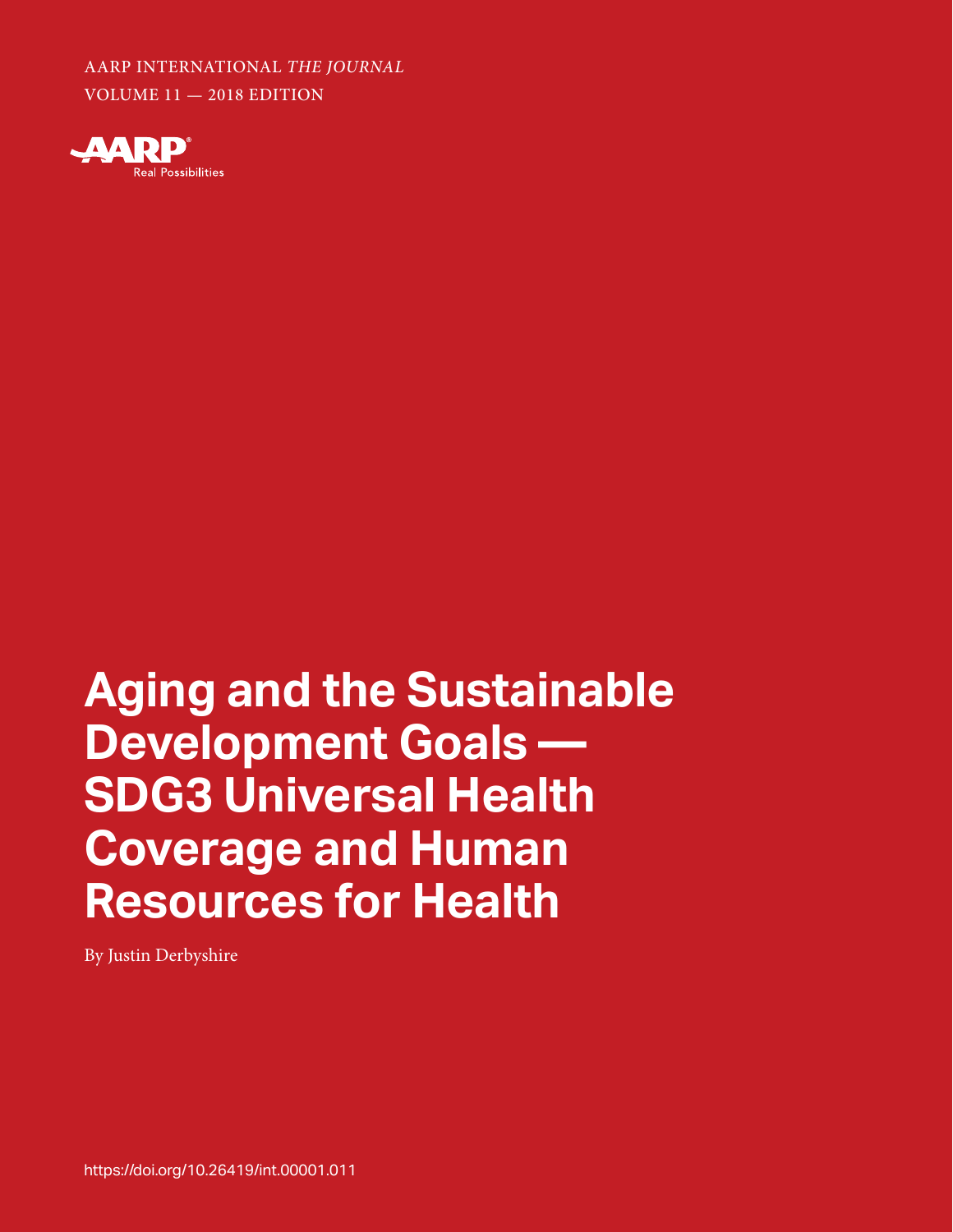## **Aging and the Sustainable Development Goals — SDG3 Universal Health Coverage and Human Resources for Health**

By Justin Derbyshire

By 2030, there will be more people<br>Sover age 60 worldwide than there<br>will be children under age 10 Popuwill be children under age 10. Population aging is — in one respect — a triumph of development insofar as this advancement has been made possible by tremendous coordinated action on global health issues. But as people get older, their health and care needs are likely to become increasingly complex. These complications, in turn, can create new challenges for health systems, leaving millions of older people across the world still facing unacceptable barriers to health care.

In September 2015, world leaders adopted the 2030 Agenda for Sustainable Development, which included 17 Sustainable Development Goals (SDGs) to end poverty, fight inequality and injustice, and tackle climate change by 2030.

The third SDG is to ensure healthy lives and promote well-being for people of all ages. In the context of rapid population aging, the focus on all ages is significant, as it is a welcome lever with which to focus policy makers' attention on the need to adapt health systems to meet the needs of older constituents now and in the future.

Underpinning the goal are two targets for governments:

- Achieve universal health coverage (UHC), including financial risk protection; access to quality essential health care services; and access to safe, effective, quality, and affordable essential medicines and vaccines for all.
- Substantially increase health financing and the recruitment, development, training, and retention of the health workforce in developing countries, especially in lesser-developed countries and small-island developing states.

Existing health and social care systems have responded inadequately to changing demographics and shifting disease patterns. We see insufficient or entirely absent health and social care services in many countries, which means that older people are, in many cases, forced to be entirely self-reliant in terms of their own health and social care needs.

The global commitment to implementing UHC marks real progress and provides a banner under which to strengthen health systems so that they can respond to the needs of growing numbers of older people.

As people age, their need for both health and social care is likely to become increasingly multifaceted. Aging is associated with an increased risk of experiencing more than one condition at the same time and a need for greater support with daily tasks.

HelpAge International and our network members regularly see older people facing daily barriers in accessing health and social care services. We see poor physical access to clinics and hospitals, the prohibitive cost of services, a lack of awareness of age-related health conditions, an absence of available health and social care services, discrimination, and a lack of trained health and care workers. It is difficult to overestimate the extent of the problem.

Health systems in lower- and middle-income countries (LMICs) have largely evolved in response to acute, time-bound conditions that are primarily driven by the burden of communicable diseases. While the focus on diagnosis, treatment, and curative services has resulted in major strides to reduce child and maternal mortality rates, among other areas of progress, these health systems are not as equipped to address the longer-term, chronic health issues

that are more commonly experienced in old age.

One of the most important areas to address in recalibrating health systems to better serve an older population is health workers.

In 2015, the World Health Organization estimated there to be just over 43 million health workers worldwide. However, they estimated that a further 17.4 million health workers are needed to meet the needs of health systems globally.1 These figures have not improved sufficiently since that time, and we at HelpAge International regularly witness insufficient numbers of new workers entering the system to meet the demands or replace those workers who are retiring. In the majority of LMICs, formal social care systems do not exist, and skilled professional social care workers are rare.

These challenges mean that there is a huge gap in both the health and social care workforces, resulting in a greater reliance on unpaid, untrained, unrecognized, and unsupported caregivers at home and within the community. These caregivers are often older women. As people have fewer children and live longer, and as women enter or reenter the paid workforce at increasing rates, this reliance on unpaid informal caregivers will become increasingly unsustainable.<sup>2</sup>

Beyond gaps in the workforce, the lack of training for health workers on older people's health issues is another critical challenge. At HelpAge International, we see that many training curricula lack any focus on geriatrics, gerontology, and the types of health issues faced in old age.

In particular, a survey carried out by WHO in 2002 found that in 36 countries. 27 percent of medical schools did not conduct any training in geriatric medi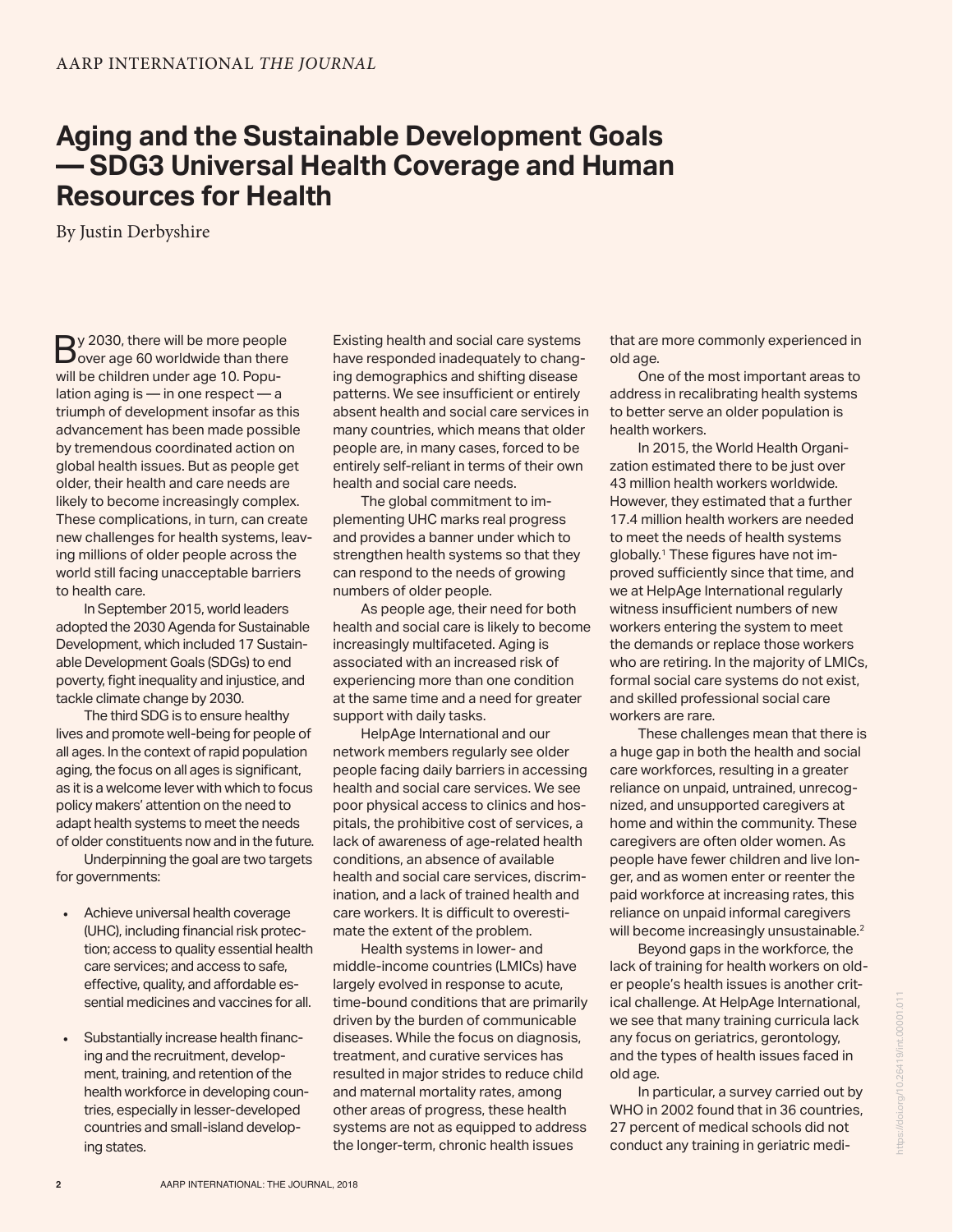**"In 2015, the World Health Organization estimated there to be just over 43 million health workers worldwide. However, they estimated that a further 17.4 million health workers are needed to meet the needs of health systems globally."**

cine, with 19 percent of those schools in high-income countries and 43 percent in economies in transition.<sup>3</sup> Similarly, a 2012 study found that of 40 countries in Africa, 35 had no formal undergraduate training for medical students in geriatrics and 33 reported no national postgraduate training scheme for geriatrics.4

To meet these challenges, we see four priorities that policy makers must address if we are to achieve the SDG on health and well-being:

- Ensure older people's inclusion in UHC by working to tackle and eliminate the barriers older people face in accessing services and support and by ensuring the inclusion of appropriate, targeted services and support, including long-term care.
- Increase competency across the health workforce in a number of areas: (a) performing basic screening to assess functioning, including vision, hearing, cognition, nutritional status, and oral health; (b) managing health conditions that are common in older people, such as frailty, osteoporosis, and arthritis; (c) understanding depression, dementia, and harmful alcohol use in older people; and (d) identifying neglect or abuse.
- Build general competency in older people's health across the health workforce as well as specialist geriatric expertise and greater capac-

ity for the provision of social care services and support.

• Develop systems that include the training, supervision, and remuneration of paid social care providers and caregivers, and offer targeted support for family members, friends, and neighbors providing care, including through increased access to appropriate social protection mechanisms. ◆

—

3 Keller I, Makipaa A, Kalenscher T, Kalache A. Global survey on geriatrics in the medical curriculum. Geneva: World Health Organization; 2002

<sup>4</sup> Dotchin C L et al, 2012 Geriatric medicine: services and training in Africa Age Ageing. 2013 Jan;42(1):124-8. doi: 10.1093/ ageing/ afs119. Epub 2012 Sep 30 www.ncbi.nlm.nih.gov/ pubmed/23027519



Justin Derbyshire CHIEF EXECUTIVE HELPAGE INTERNATIONAL UNITED KINGDOM

<sup>1</sup> http://www.who.int/gho/health\_workforce/en/

<sup>2</sup> World Report on Ageing and Health, World Health Organization, Geneva, 2015